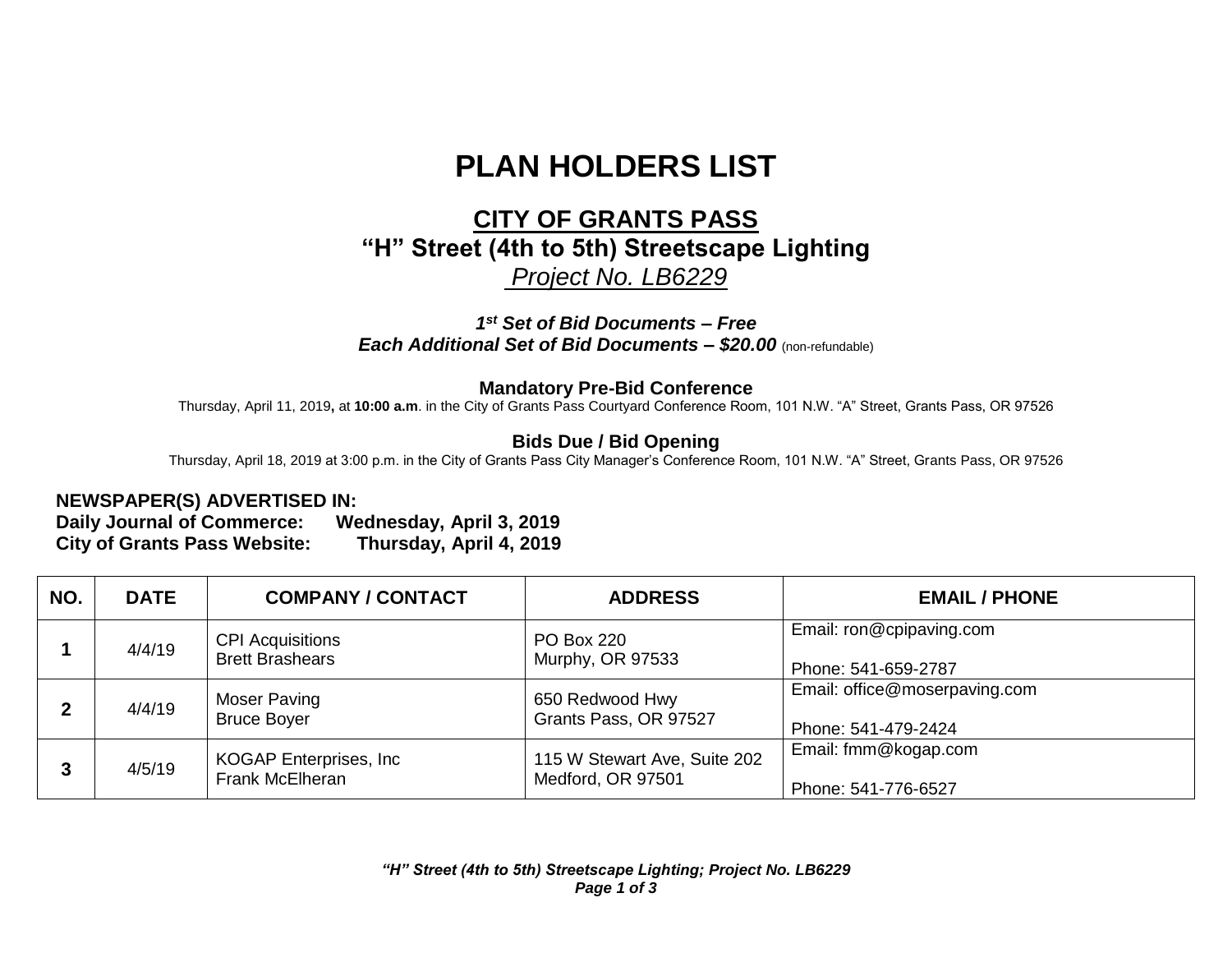| NO.                     | <b>DATE</b> | <b>COMPANY / CONTACT</b>                   | <b>ADDRESS</b>                             | <b>EMAIL / PHONE</b>                                    |
|-------------------------|-------------|--------------------------------------------|--------------------------------------------|---------------------------------------------------------|
| 4                       | 4/8/19      | <b>Stromme Concrete</b><br>Michael Stromme | 135 NW Caddis PI<br>Grants Pass, OR 97526  | Email: michaelstromme@gmail.com<br>Phone: 541-659-8440  |
| $5\phantom{.0}$         | 4/12/19     | <b>Steve Farris</b><br><b>ER Electric</b>  | 158 Fir Canyon Rd<br>Grants Pass, OR 97527 | Email: steveerelectric@gmail.com<br>Phone: 541-659-0390 |
| 6                       |             |                                            |                                            | Email:<br>Phone:                                        |
| $\overline{\mathbf{z}}$ |             |                                            |                                            | Email:<br>Phone:                                        |
| 8                       |             |                                            |                                            | Email:<br>Phone:                                        |
| 9                       |             |                                            |                                            | Email:<br>Phone:                                        |
| 10 <sub>1</sub>         |             |                                            |                                            | Email:<br>Phone:                                        |
| 11                      |             |                                            |                                            | Email:<br>Phone:                                        |
| 12                      |             |                                            |                                            | Email:<br>Phone:                                        |
| 13                      |             |                                            |                                            | Email:<br>Phone:                                        |